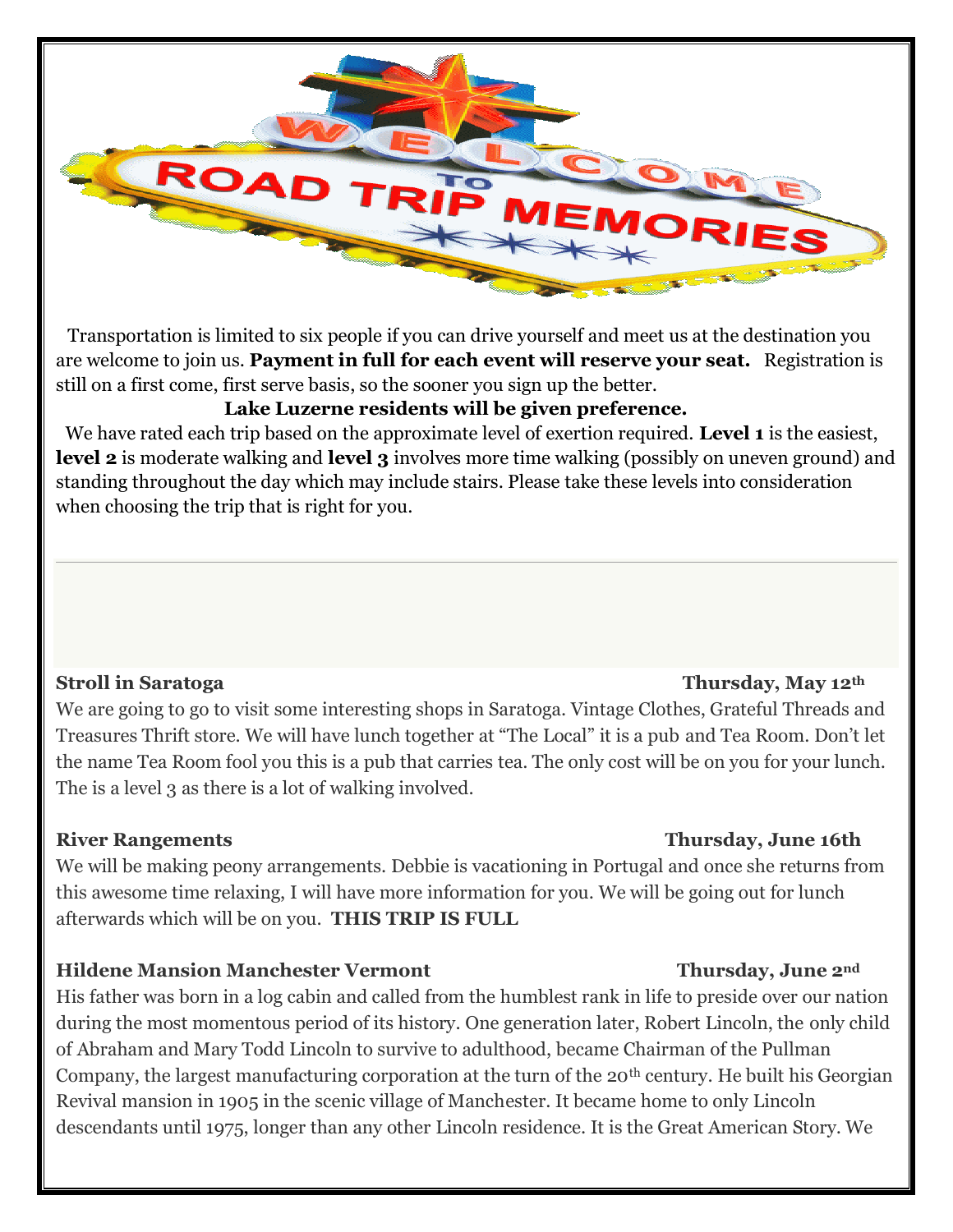will have lunch at the Equinox Resort and after lunch travel to the Vermont Country Store. This is a level 3 trip as there will be extensive walking and stairs. The cost for this trip is 20.00 per person and lunch is at your expense. **THIS TRIP IS FULL**

## Great Ladies North Broadway Tour Thursday, June 23<sup>rd</sup>

Presented by Dr. Hollis Palmer, Victorian Historian and Author

See and hear the fascinating historical tales of the families who built the Victorian houses (originally named "Great Ladies") on North Broadway. The tour includes stories about: the man who was so angry at the city, he turned his back on it; the son who took his mother's jewels from her safety deposit box and what he did with them; the man who won three academy awards; the competition between two shirt manufacturers; and "The Million Dollar House."

This is a level 3 trip as there will be extensive walking and stairs. The cost for this trip is \$15.00 per person and we will be stopping afterwards for ice cream which will be at your expense. We will leave the Senior Center at 12:00 as the tour starts at 1:00.

## **Warrensburg Garden Tour tentatively planned for Saturday, July 9th**

More information to follow…

# **Bellamy-Ferriday House and Garden Tour Tuesday, July 12th**

The Bellamy-Ferriday House and Garden embodies the dramatically different passions of two extraordinary individuals: Rev, Joseph Bellamy 18<sup>th</sup>-century evangelical pastor influenced everyday colonial life and preached with religious fervor throughout New England as well as how Miss Caroline Ferriday, a 20th-century philanthropist, championed human rights and social justice caused around the globe. A visit to the five-acre site includes the 18th-century residence, barns and formal parterre garden and will engage the public in understanding how beliefs and values can guide one's actions by interpreting the lives, action, and commitments of the Reverend Bellamy and his daughter Miss Caroline Ferriday. The cost for this event is \$20.00 per person and includes transportation you will be responsible to purchase your own lunch.

This is a level 3, as this trip will have extensive walking and stairs. We will need to leave the Senior Center at 7:00 am trip one way will be two and a half hours. We will stop for a break half way to our destination. **THIS TRIP IS FULL**

# **Great Camp Santanoni Thursday, August 4th**

Take a 10-mile round trip horse and wagon ride to the rustic Adirondack Great Camp on Newcomb Lake, in the Santanoni Forest Preserve. Santanoni was built for Robert and Anna Pruyn of Albany beginning in 1892. The estate eventually included 12,900 acres and nearly four-dozen buildings. The Santanoni Preserve is a State Historic Site, on the National Register of Historic Places, and a National Historic Landmark. AARCH has long been involved with the protection, interpretation and restoration of this regional treasure. **Cost per/person \$5.00** (\$5.00 for transportation no fee for the horse and wagon ride)Lunch is bring your own, we will take our lunches into Camp Santanoni and eat it there. We will provide water. **Level**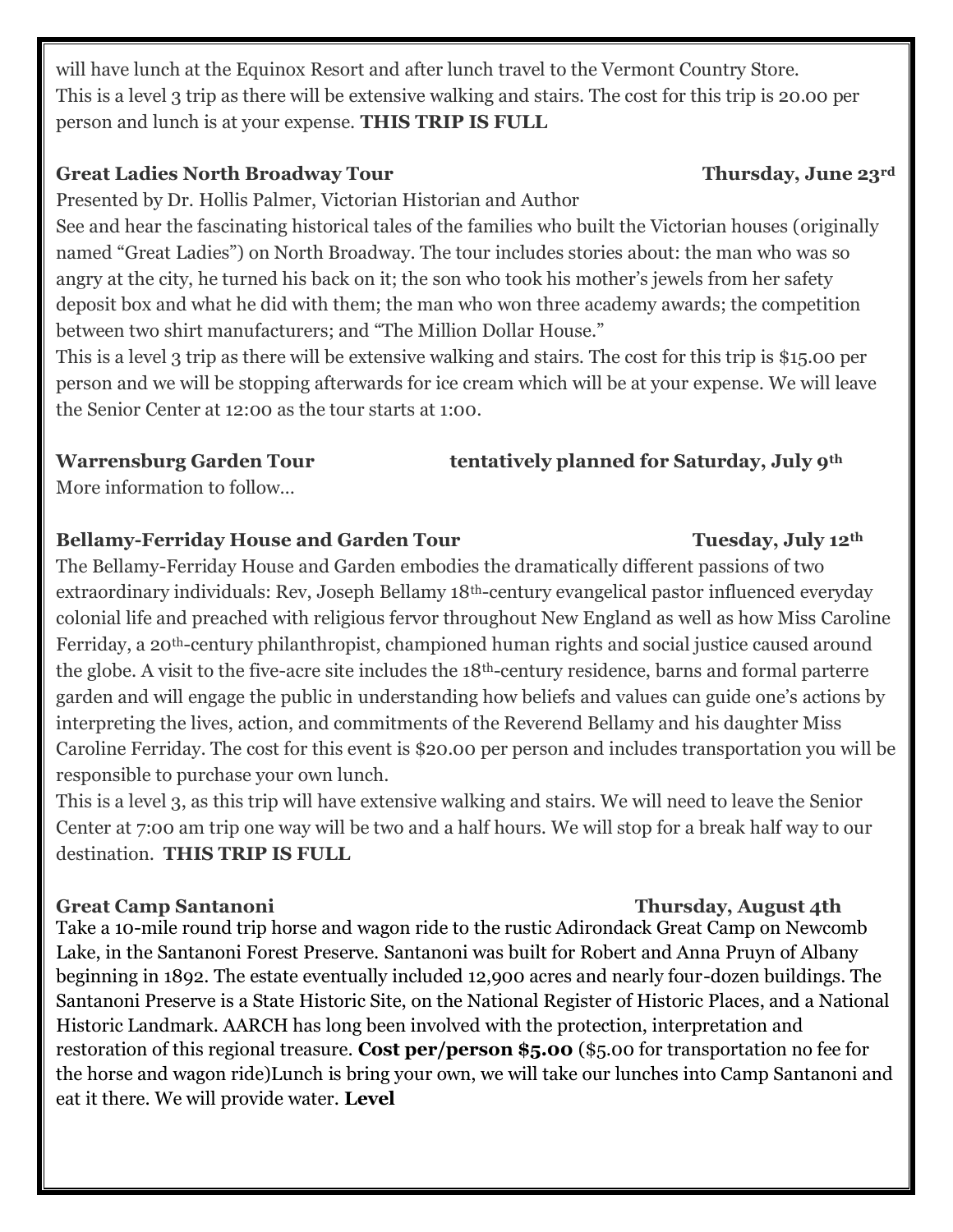## **Greenridge Cemetery Tour- How They Lived, Where They Rest- Thursday, September 15th**

Presented by Dr. Hollis Palmer, Victorian Historian and Author

One thing all Saratoga's Families, rich, glamorous or notorious; murderer, murdered of pious, have in common is a final resting place. Our tour today will focus upon some of Saratoga's most outrageous families buried in Saratoga's Greenridge Cemetery. The tour includes pictures of the houses that these families built along with their family's stories. (Note: this is not a ghost tour).

To register for any of these events please call me at 518-696-6451

### **I will still be adding trips as I confirm more dates. Some of the trips yet to be added are the Hadley rail biking trip, possible winery tour, Take a Bite in Glens Falls and of course our many lunches out together!**

# **Hiking/Walking**

We are going to join Marybeth Mitchum and do some mild hiking/walking. This event is a lot of fun and we have seen some amazing views. These events will start June and will be held every other Thursday. The hike/walk will be announced monthly, and we will leave from the Senior Center. Comfortable shoes will be needed and if you have a walking stick, please bring it with you.

# **Here**

**We are going to hold two outdoor events at the Pavilion Park in Lake Luzerne. We hope you will come out and enjoy the music with us.** 

## **Corvettes Doo-Wop Revue Thursday, June 16th 6:00 pm**

The Corvettes Doo-Wop Revue is dedicated to preserving and performing the greatest music ever made-the music of the 1950's Doo Wop era. Their incredibly entertaining show and comical stage antics is more than a concert-it's an all-out Doo-Wop Celebration!

# **The Country Jamboree Thursday, August 11<sup>th</sup> 6:00 pm**

If you've ever wanted to take a trip back in time and spend a magical evening revisiting the glory days of country music, The Country Jamboree concert will take you there. This group will take you from all out hoe down to poignant love song- and everything in between-all in one show!